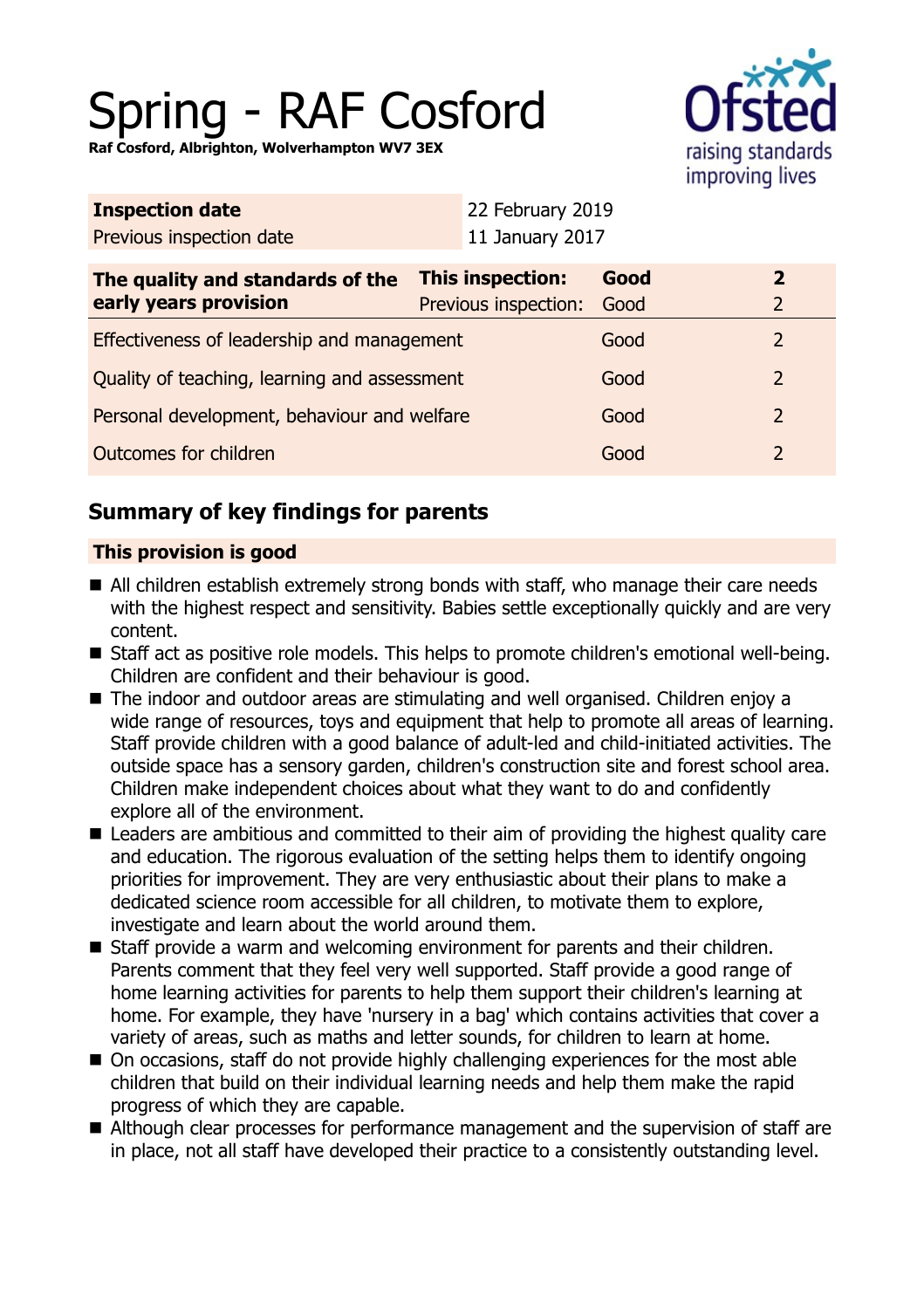## **What the setting needs to do to improve further**

### **To further improve the quality of the early years provision the provider should:**

- support staff to recognise how to make best use of all opportunities to provide highly challenging activities which extend the learning of the most able children
- strengthen the support and coaching provided for staff to focus more precisely on their practice, to ensure teaching is of a consistently high standard.

### **Inspection activities**

- $\blacksquare$  The inspector had a tour of the premises.
- The inspector completed joint observations with the manager and observed activities in the indoor and outdoor areas and assessed the impact this has on children's learning.
- $\blacksquare$  The inspector spoke to members of staff and children at appropriate times during the inspection and held a meeting with the manager and her management team.
- $\blacksquare$  The inspector took account of the views of parents spoken to on the day of the inspection.
- The inspector sampled a range of documentation, including staff's suitability checks, self-evaluation, registers and staffing records for ratio implementation, children's assessment and planning records, and documentation linked to monitoring children's progress.

## **Inspector**

Johanna Holt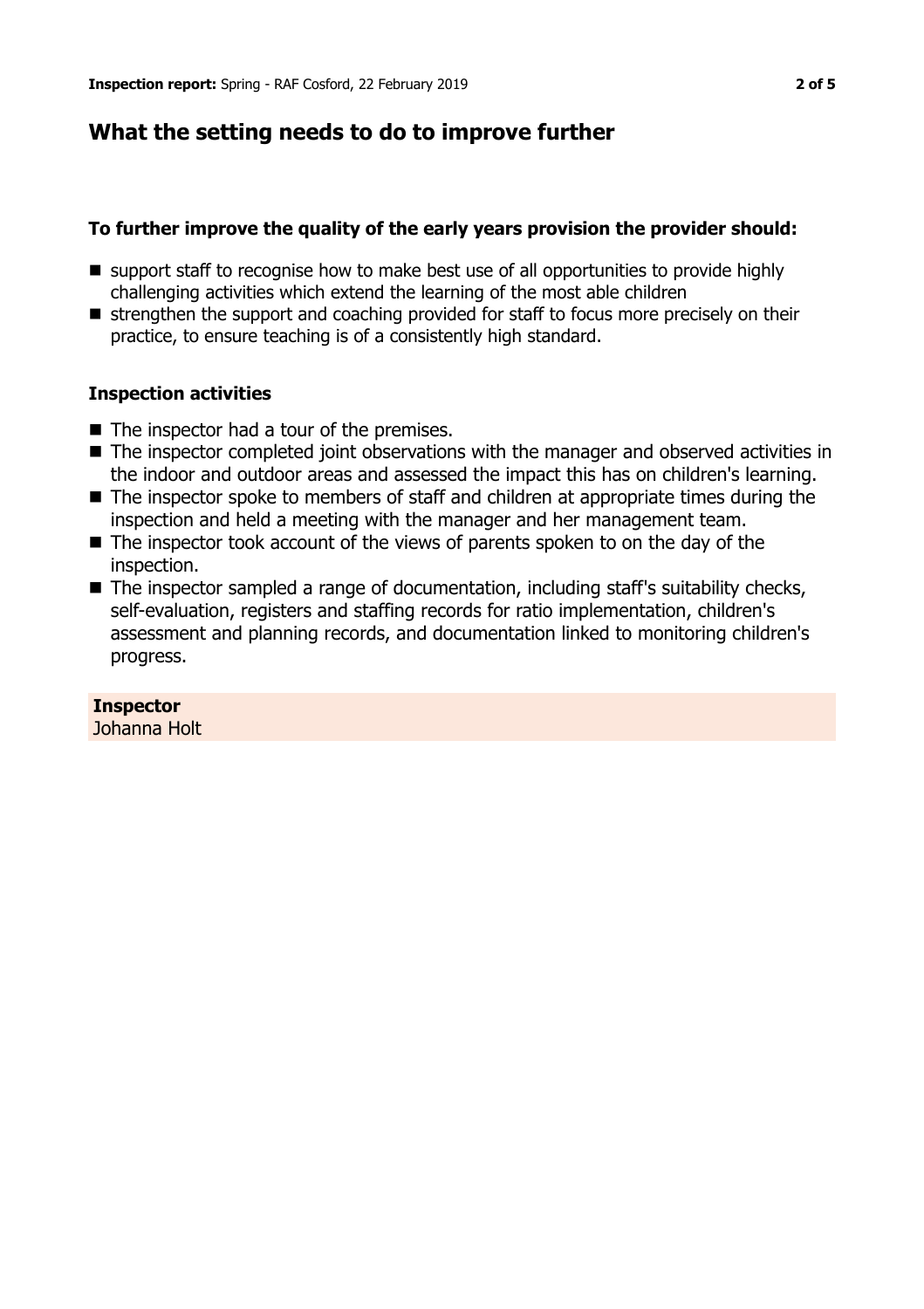## **Inspection findings**

#### **Effectiveness of leadership and management is good**

Safeguarding is effective. Staff have a good understanding of the referral procedures to follow should they have concerns about the health or welfare of a child. The security of the premises is maintained by an effective buzzer system where staff from the baby room can see who is at the door, before allowing entry. Ratios are consistently adhered to and the effective deployment of staff means that children are well supervised at all times, ensuring their safety and well-being. The manager tracks the progress of individuals, as well as groups of children, to help identify possible gaps in their learning and to plan targeted support.

#### **Quality of teaching, learning and assessment is good**

Staff observe children to develop an understanding of their interests and stage of development. Overall, they use this information well to plan a range of activities that help children continue to learn and achieve. Children explore their surroundings and are keen to take part in activities. They are developing a positive attitude towards learning. Children manage their own risks. For example, they use 'Bob the risk assessment teddy bear' in the construction site where they can use real tools and work with wood. They enjoy exploring large slide equipment to extend their physical skills. Overall, staff support children's communication and language skills well. For example, staff skilfully question children to consider why geese have webbed feet and what this helps them to do. They challenge the children to think about their own bodies and what they can do. Staff play alongside children, talking to them about what they see them doing. Babies are encouraged to join in the activities outdoors and even the youngest are outside and included in the group activity.

#### **Personal development, behaviour and welfare are good**

Children are very confident in their own abilities and manage many of their care needs independently. For example, older children skilfully put on their coats to go outside and help themselves to lunch. Those who are more able are encouraged to manage their own self-care needs when using the bathroom. There are nose wiping stations situated in every room. Children are taught the importance of handwashing after they have been to the toilet, after messy play activities and before eating. Staff support children to help them develop positive relationships with each other. For example, they encourage and praise children when they play cooperatively and use good manners. Consequently, children behave well. Staff caring for babies know their routines well and meet their individual care needs according to parents' wishes.

#### **Outcomes for children are good**

Children make good progress and gain a wide range of useful skills that prepare them successfully for their future learning and eventual move to school. They develop good social skills and build friendships. For example, they take turns when filling the bird feeder with seed. They listen and respect what each other is saying when talking about birds they have seen at home or nursery. Babies enjoy mark making using a variety of tools and feeling the texture of flour and glitter. Parents comment that children have formed a great little friendship group which has seen them progress together.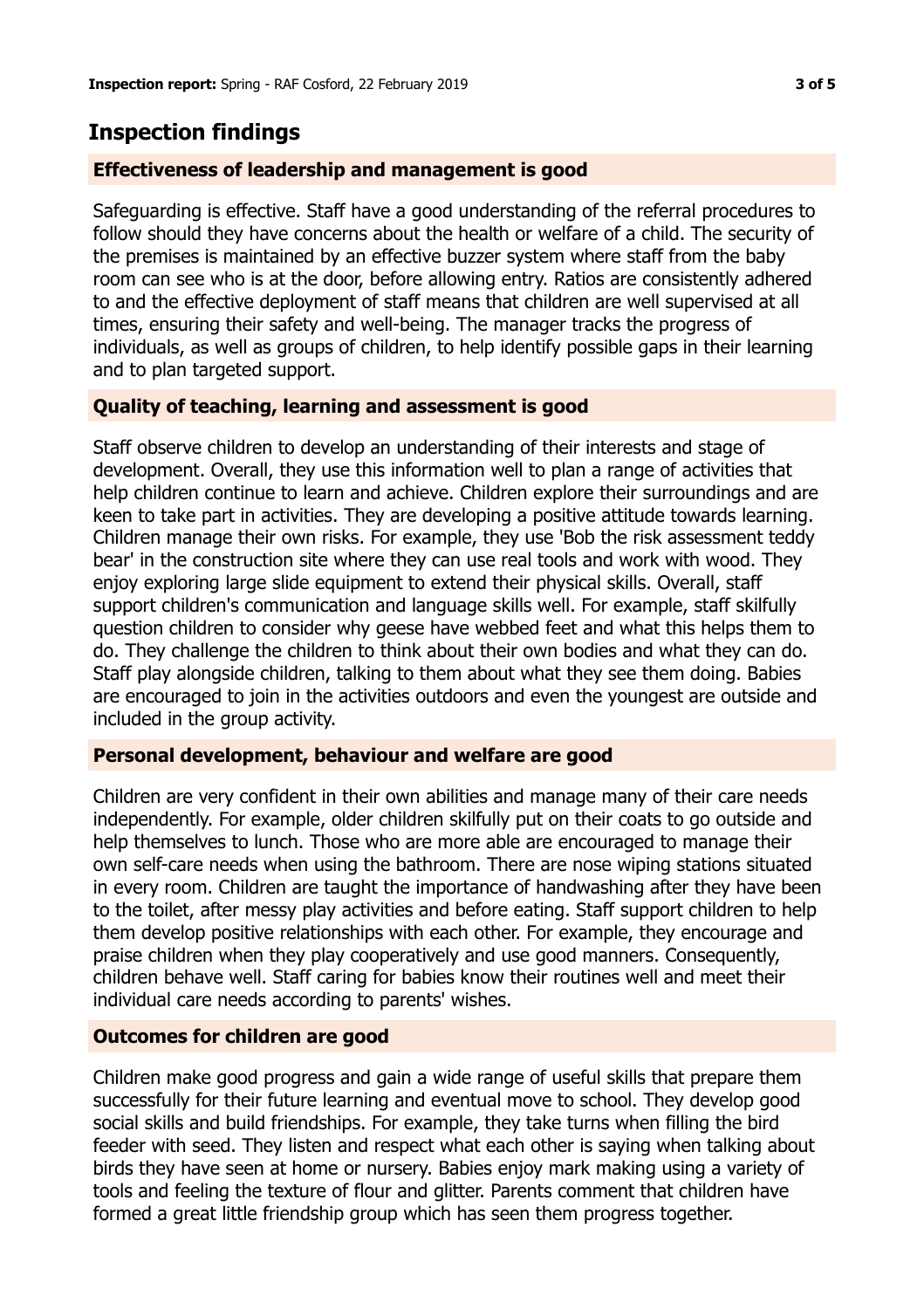## **Setting details**

| Unique reference number                             | EY539502                                                                             |
|-----------------------------------------------------|--------------------------------------------------------------------------------------|
| <b>Local authority</b>                              | Shropshire                                                                           |
| <b>Inspection number</b>                            | 10095110                                                                             |
| <b>Type of provision</b>                            | Childcare on non-domestic premises                                                   |
| <b>Registers</b>                                    | Early Years Register, Compulsory Childcare<br>Register, Voluntary Childcare Register |
| Day care type                                       | Full day care                                                                        |
| <b>Age range of children</b>                        | $0 - 4$                                                                              |
| <b>Total number of places</b>                       | 100                                                                                  |
| Number of children on roll                          | 91                                                                                   |
| Name of registered person                           | Action For Children Developments Ltd                                                 |
| <b>Registered person unique</b><br>reference number | RP539433                                                                             |
| <b>Date of previous inspection</b>                  | 11 January 2017                                                                      |
| <b>Telephone number</b>                             | 01902 377221                                                                         |

Spring - RAF Cosford registered in 2016 under the proprietorship of Action for Children. The setting employs 20 members of childcare staff. Of these, almost all hold appropriate early years qualifications at level 3 and above, including three who hold level 6. The nursery opens Monday to Friday, all year round. Sessions are from 7.30am until 6pm. The nursery provides funded early education for two-, three- and four-year-old children.

This inspection was carried out by Ofsted under sections 49 and 50 of the Childcare Act 2006 on the quality and standards of provision that is registered on the Early Years Register. The registered person must ensure that this provision complies with the statutory framework for children's learning, development and care, known as the early years foundation stage.

Any complaints about the inspection or the report should be made following the procedures set out in the guidance Complaints procedure: raising concerns and making complaints about Ofsted, which is available from Ofsted's website: www.ofsted.gov.uk. If you would like Ofsted to send you a copy of the guidance, please telephone 0300 123 4234, or email [enquiries@ofsted.gov.uk.](mailto:enquiries@ofsted.gov.uk)